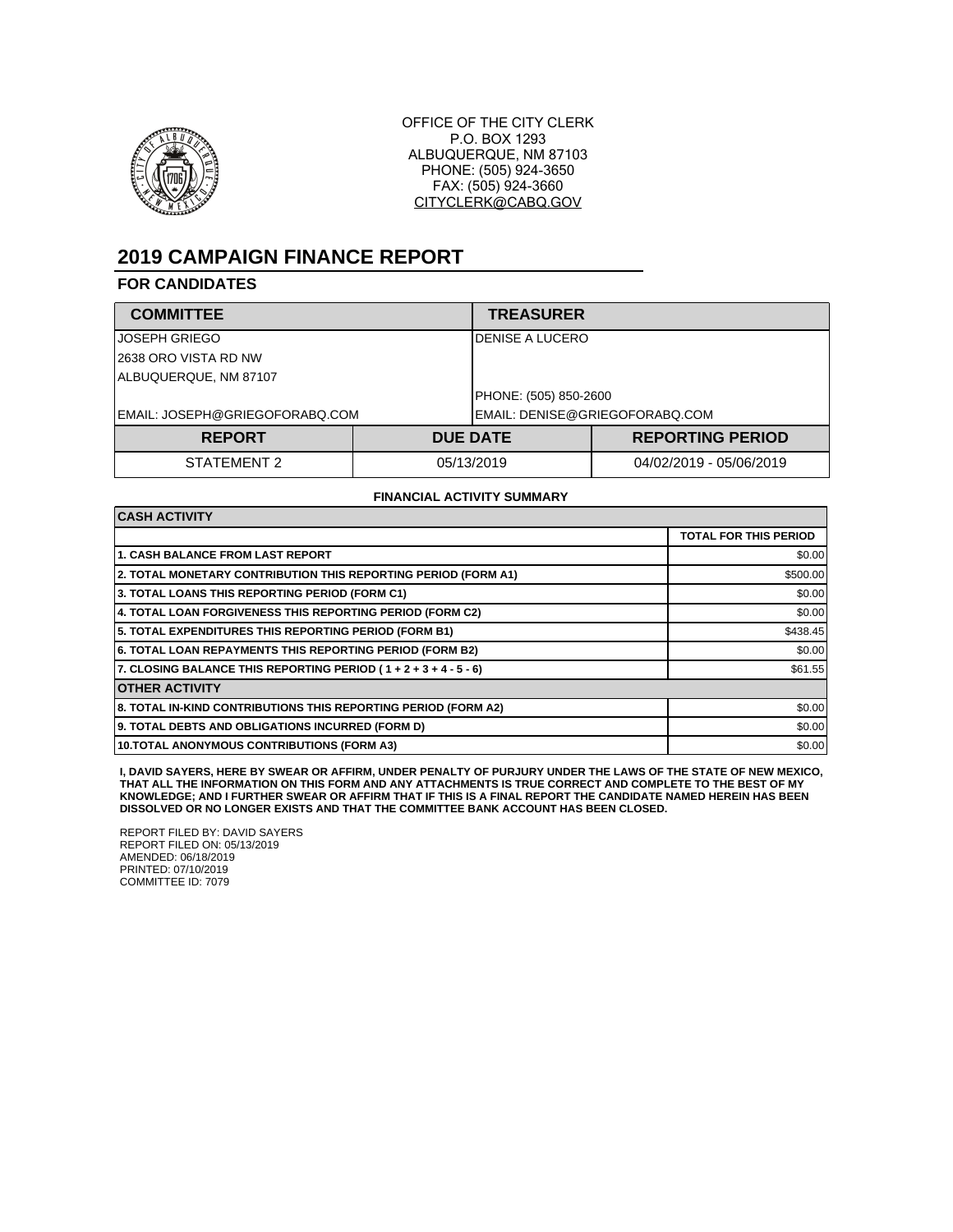## **FORM A-1 MONETARY CONTRIBUTIONS**

| <b>DATE</b><br><b>RECEIVED</b>      | <b>CONTRIBUTOR / INFORMATION</b>                               | <b>CONTRIBUTION</b><br><b>TYPE</b>                                         | <b>AMOUNT</b> |
|-------------------------------------|----------------------------------------------------------------|----------------------------------------------------------------------------|---------------|
| 5/3/2019                            | JOSEPH GRIEGO<br>2638 ORO VISTA RD NW<br>ALBUQUERQUE, NM 87107 | Monetary<br>PURPOSE:<br>JOSEPH GRIEGO<br>PERSONAL IN-KIND<br>ICONTRIBUTION | \$500.00      |
| <b>TOTAL MONETARY CONTRIBUTIONS</b> |                                                                |                                                                            | \$500.00      |